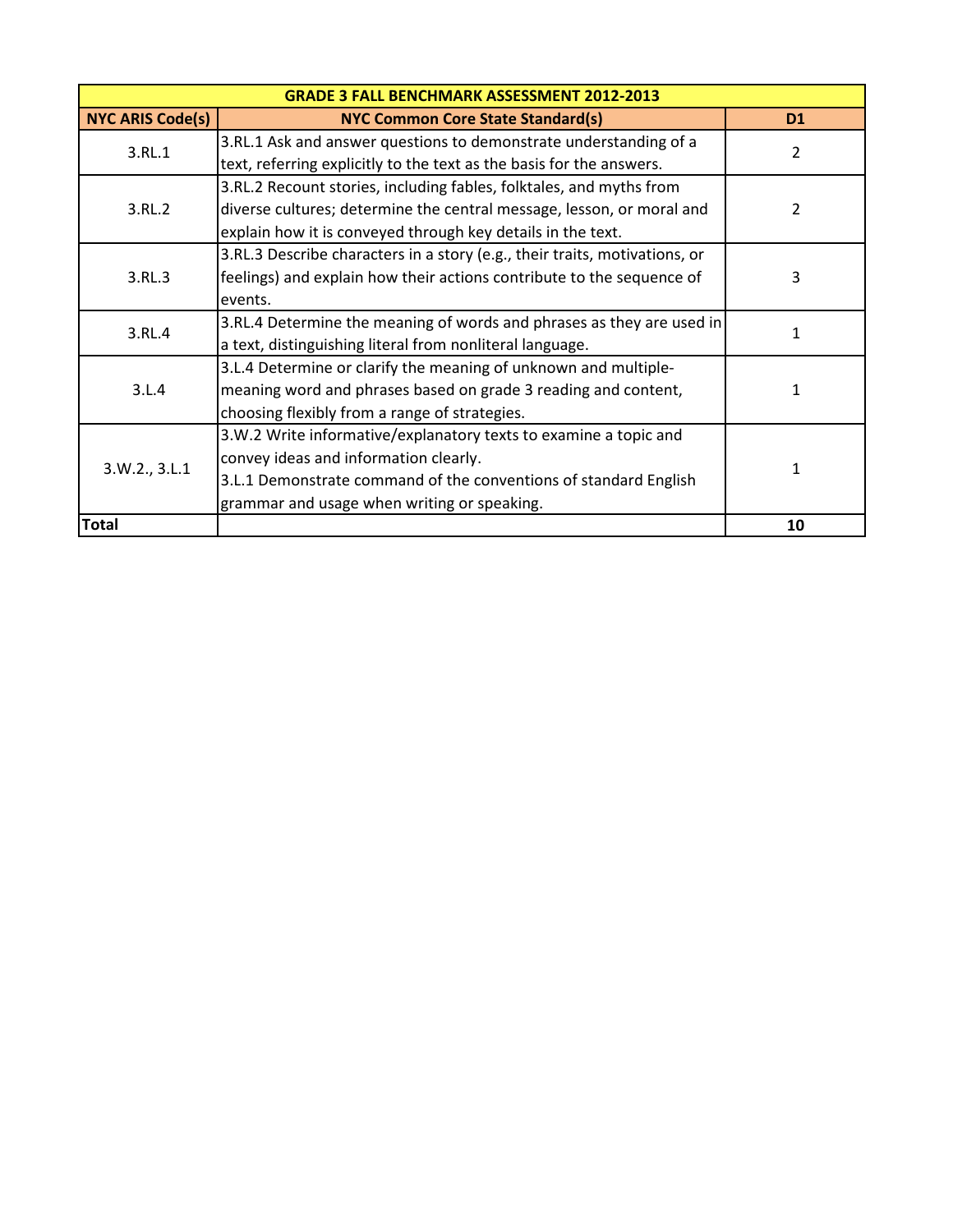| <b>GRADE 4 FALL BENCHMARK ASSESSMENT 2012-2013</b> |                                                                         |                |
|----------------------------------------------------|-------------------------------------------------------------------------|----------------|
| <b>NYC ARIS Code(s)</b>                            | <b>NYC Common Core State Standard(s)</b>                                | D <sub>1</sub> |
| 4.RL.1                                             | 4.RL.1 Refer to details and examples in a text when explaining what the | 2              |
|                                                    | text says explicitly and when drawing inferences from the text.         |                |
| 4.RL.2                                             | 4.RL.2 Determine a theme of a story, drama, or poem from details in     | 2              |
|                                                    | the text; summarize the text.                                           |                |
|                                                    | 4.RL.3 Describe in depth a character, setting, or event in a story or   |                |
| 4.RL.3                                             | drama, drawing on specific details in the text (e.g., a character's     | 3              |
|                                                    | thoughts, words, or actions).                                           |                |
|                                                    | 4.RL.4 Determine the meaning of words and phrases as they are used in   | 1              |
| 4.RL.4                                             | a text, including those that allude to significant characters found in  |                |
|                                                    | mythology (e.g., Herculean).                                            |                |
|                                                    | 4.L.4 Determine or clarify the meaning of unknown and multiple-         |                |
| 4.L.4                                              | meaning words and phrases based on grade 4 reading and content,         | 1              |
|                                                    | choosing flexibly from a range of strategies.                           |                |
| 4.W.1, 4.L.1                                       | 4.W.1 Write opinion pieces on topics or texts, supporting a point of    |                |
|                                                    | view with reasons and information.                                      | 1              |
|                                                    | 4.L.1 Demonstrate command of the conventions of standard English        |                |
|                                                    | grammar and usage when writing or speaking.                             |                |
| <b>Total</b>                                       |                                                                         | 10             |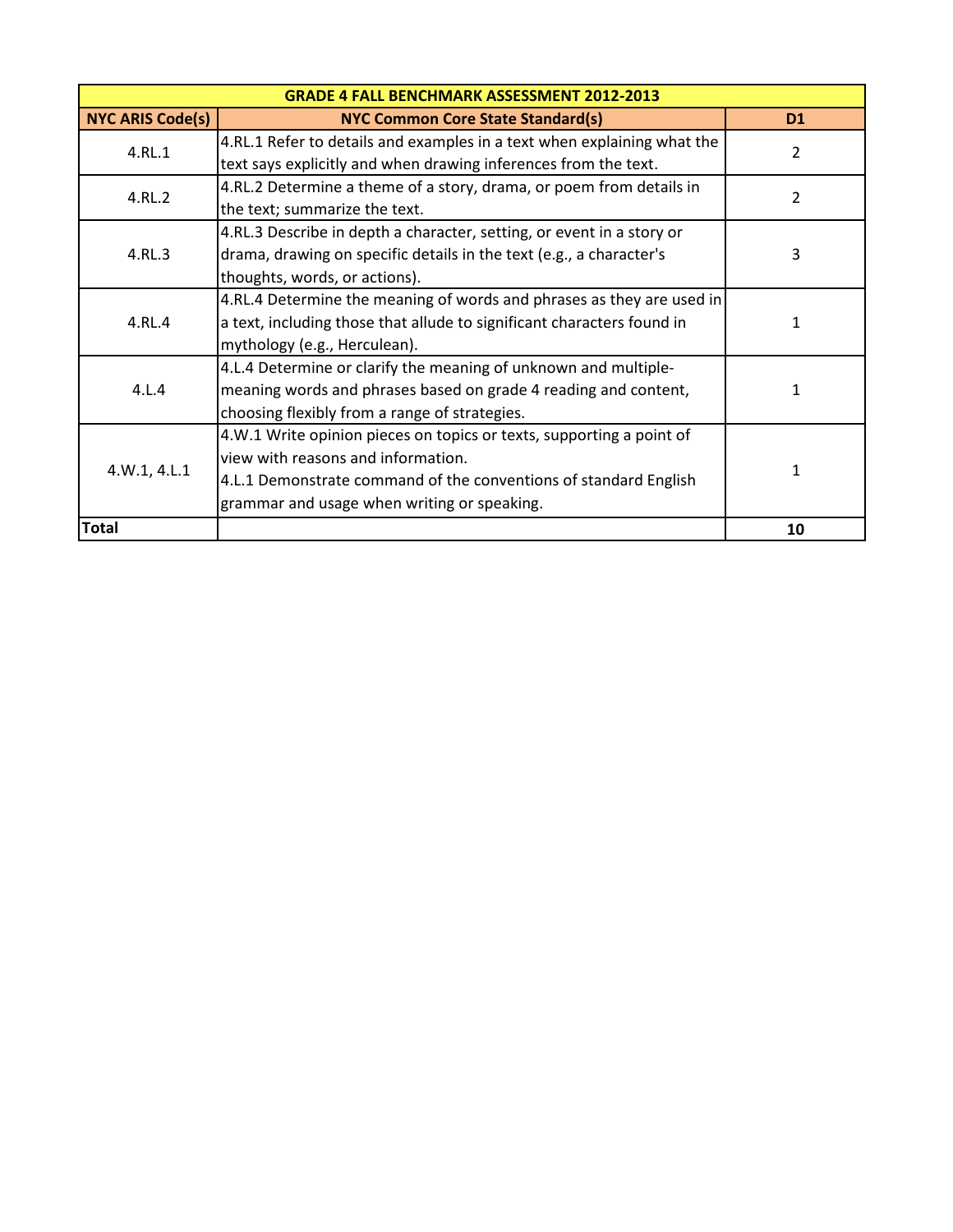| <b>GRADE 5 FALL BENCHMARK ASSESSMENT 2012-2013</b> |                                                                            |           |
|----------------------------------------------------|----------------------------------------------------------------------------|-----------|
| <b>NYC ARIS Code(s)</b>                            | <b>NYC Common Core State Standard(s)</b>                                   | <b>D1</b> |
| 5.RL.2                                             | 5.RL.2 Determine a theme of a story, drama, or poem from details in        |           |
|                                                    | the text, including how characters in a story or drama respond to          | 3         |
|                                                    | challenges or how the speaker in a poem reflects upon a topic;             |           |
|                                                    | summarize the text.                                                        |           |
|                                                    | 5.RL.3 Compare and contrast two or more characters, settings, or           |           |
| 5.RL.3                                             | events in a story or drama, drawing on specific details in the text (e.g., | 2         |
|                                                    | how characters interact).                                                  |           |
|                                                    | 5.RL.4 Determine the meaning of words and phrases as they are used in      | 1         |
| 5.RL.4                                             | a text, including figurative language such as metaphors and similes.       |           |
| 5.L.4                                              | 5.L.4 Determine or clarify the meaning of unknown and multiple-            |           |
|                                                    | meaning words and phrases based on grade 5 reading and content,            | 1         |
|                                                    | choosing flexibly from a range of strategies.                              |           |
| 5.W.2, 5.L.1                                       | 5.W.2 Write informative/explanatory texts to examine a topic and           |           |
|                                                    | convey ideas and information clearly.                                      | 1         |
|                                                    | 5.L.1 Demonstrate command of the conventions of standard English           |           |
|                                                    | grammar and usage when writing or speaking.                                |           |
| <b>Total</b>                                       |                                                                            | 8         |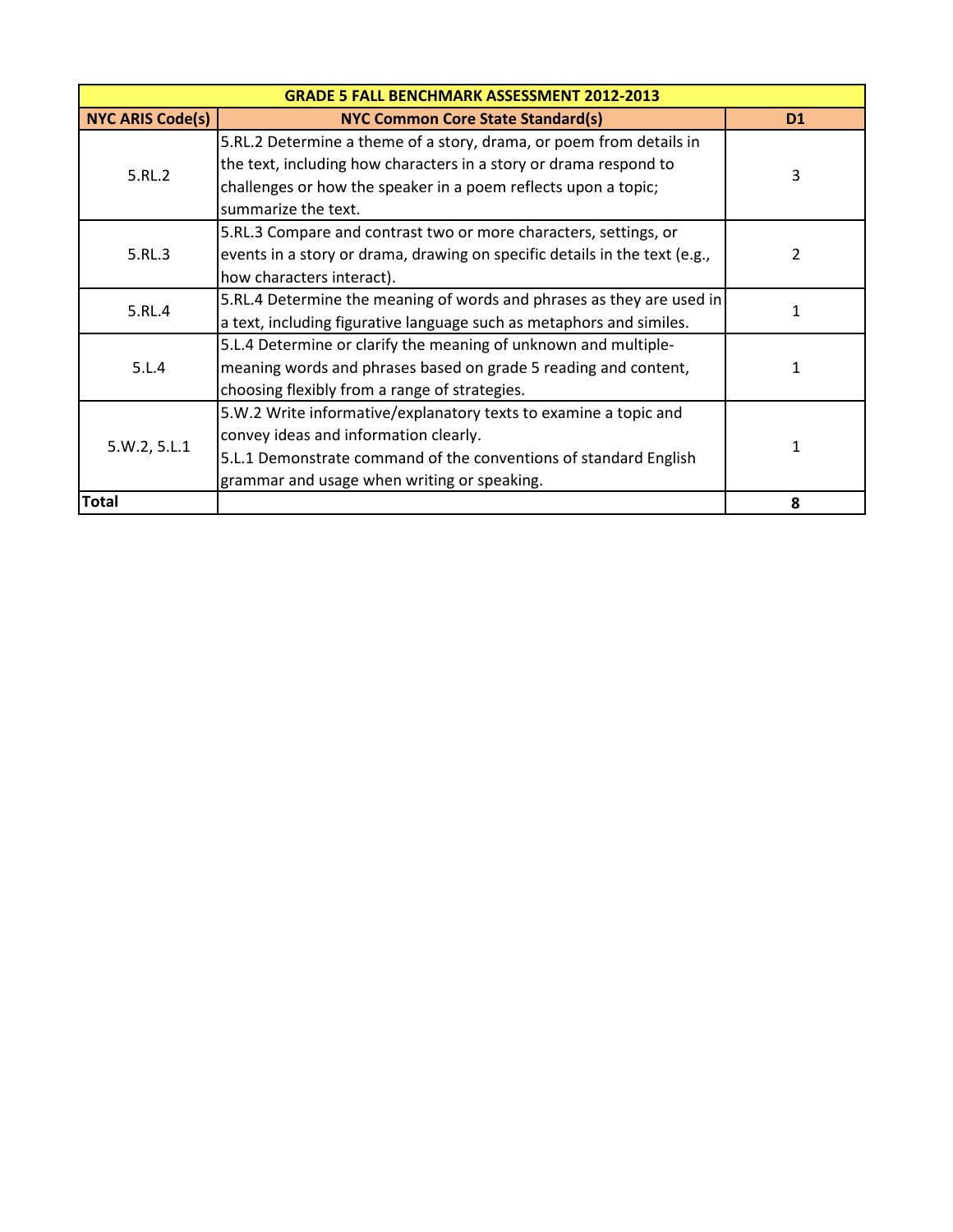| <b>GRADE 6 FALL BENCHMARK ASSESSMENT 2012-2013</b> |                                                                        |                |
|----------------------------------------------------|------------------------------------------------------------------------|----------------|
| <b>NYC ARIS Code(s)</b>                            | <b>NYC Common Core State Standard(s)</b>                               | D <sub>1</sub> |
| 6.RI.1                                             | 6.RI.1 Cite textual evidence to support analysis of what the text says | 2              |
|                                                    | explicitly as well as inferences drawn from the text.                  |                |
| 6.RI.4                                             | 6.RI.4 Determine the meaning of words and phrases as they are used in  |                |
|                                                    | a text, including figurative, connotative, and technical meanings.     |                |
| 6.RI.6                                             | 6.RI.6 Determine an author's point of view or purpose in a text and    | 2              |
|                                                    | explain how it is conveyed in the text.                                |                |
|                                                    | 6.L.4 Determine or clarify the meaning of unknown and multiple-        |                |
| 6.L.4                                              | meaning words and phrases based on grade 6 reading and content,        |                |
|                                                    | choosing flexibly from a range of strategies.                          |                |
| 6.W.1, 6.L.1                                       | 6.W.1 Write arguments to support claims with clear reasons and         |                |
|                                                    | relevant evidence.                                                     |                |
|                                                    | 6.L.1 Demonstrate command of the conventions of standard English       |                |
|                                                    | grammar and usage when writing or speaking.                            |                |
| <b>Total</b>                                       |                                                                        |                |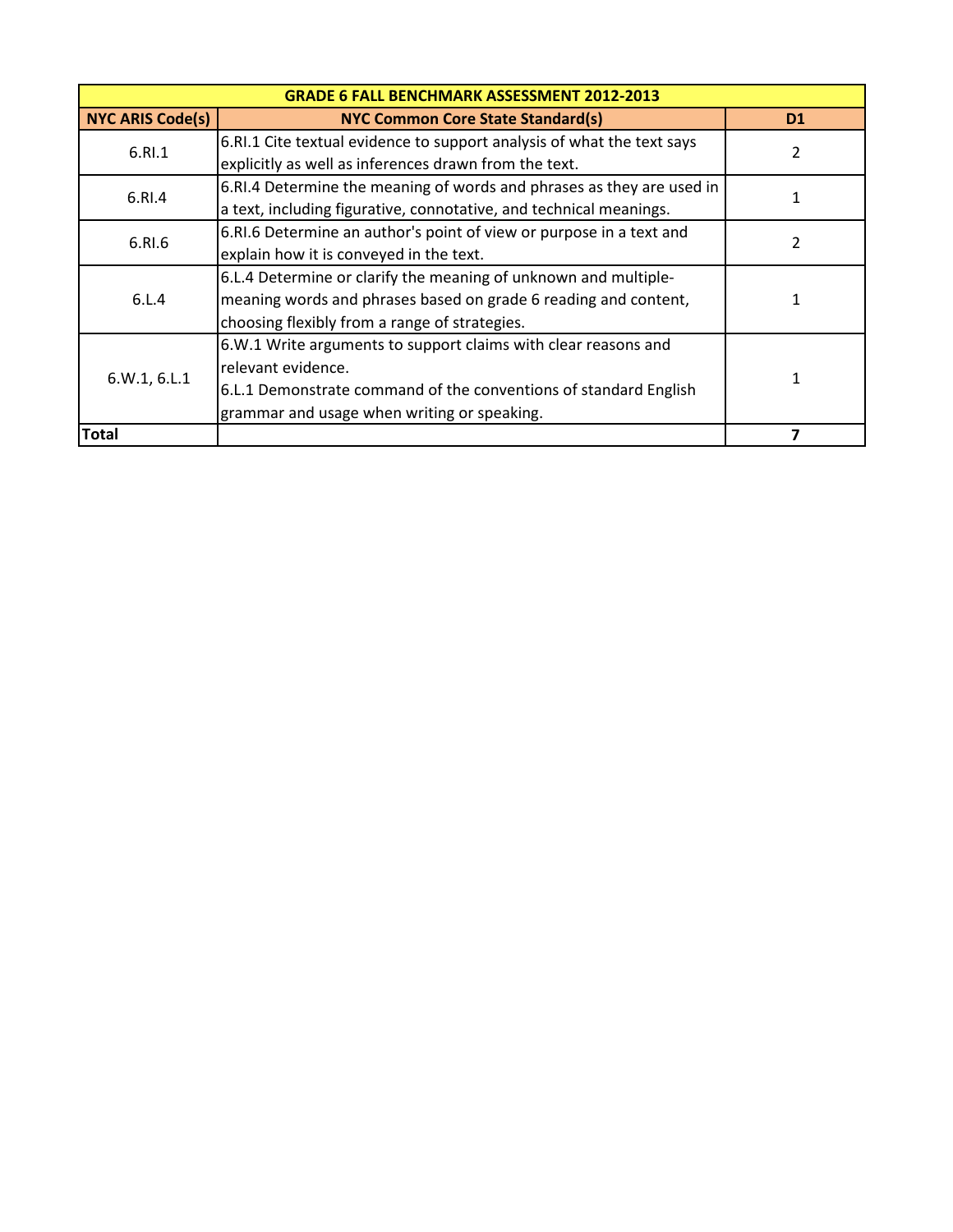| <b>GRADE 7 FALL BENCHMARK ASSESSMENT 2012-2013</b> |                                                                          |                |
|----------------------------------------------------|--------------------------------------------------------------------------|----------------|
| <b>NYC ARIS Code(s)</b>                            | <b>NYC Common Core State Standard(s)</b>                                 | D <sub>1</sub> |
| 7.RI.1                                             | 7.RI.1 Cite several pieces of textual evidence to support analysis of    |                |
|                                                    | what the text says explicitly as well as inferences drawn from the text. | 2              |
|                                                    |                                                                          |                |
|                                                    | 7.RI.2 Determine two or more central ideas in a text and analyze their   |                |
| 7.RI.2                                             | development over the course of the text; provide an objective            | 2              |
|                                                    | summary of the text.                                                     |                |
| 7.L.4                                              | 7.L.4 Determine or clarify the meaning of unknown and multiple-          |                |
|                                                    | meaning words and phrases based on grade 7 reading and content,          | 2              |
|                                                    | choosing flexibly from a range of strategies.                            |                |
| 7.W.2, 7.L.1                                       | 7.W.2 Write informative/explanatory texts to examine a topic and         |                |
|                                                    | convey ideas, concepts, and information through the selection,           |                |
|                                                    | organization, and analysis of relevant content.                          | 1              |
|                                                    | 7.L.1 Demonstrate command of the conventions of standard English         |                |
|                                                    | grammar and usage when writing or speaking.                              |                |
| <b>Total</b>                                       |                                                                          |                |